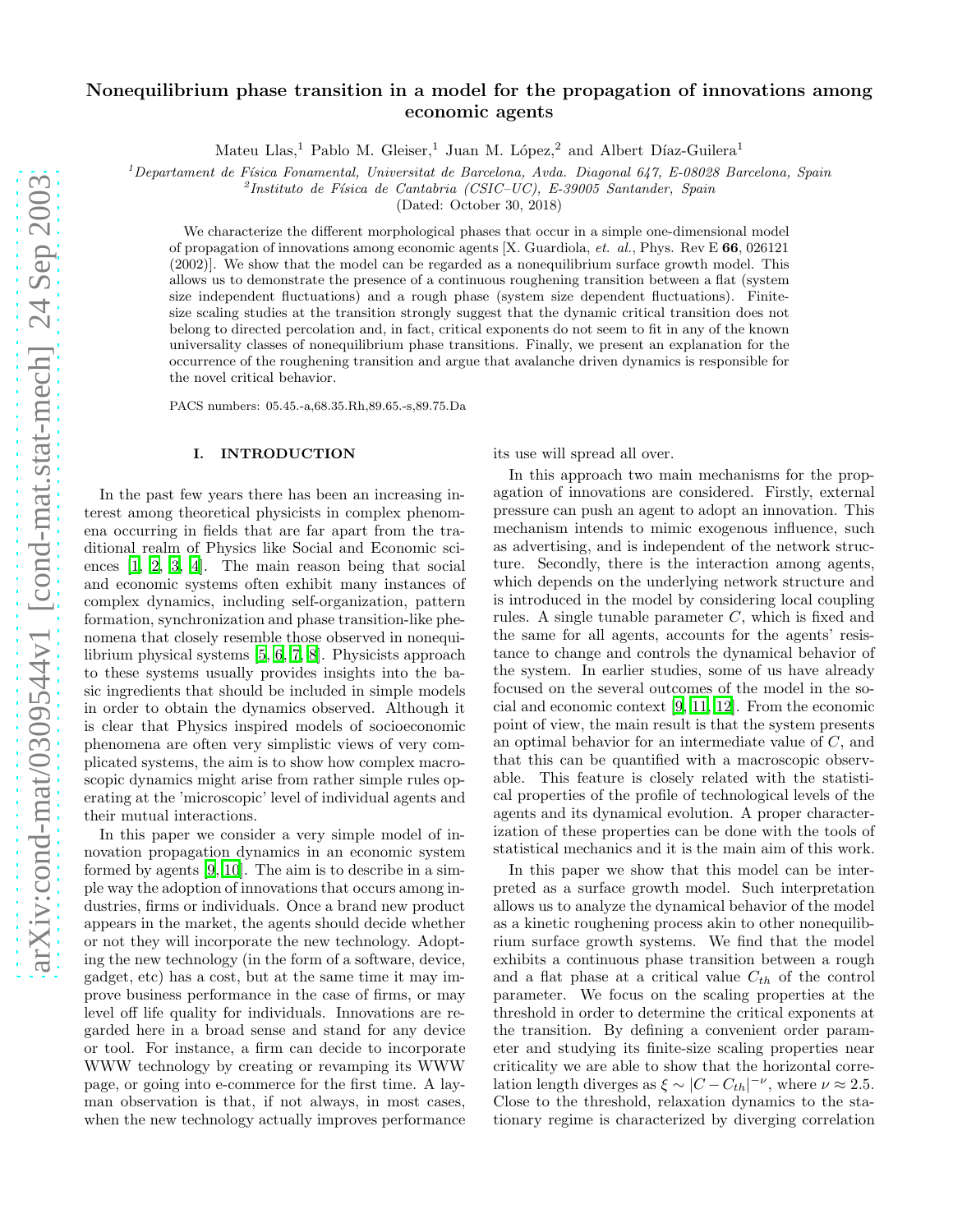times  $\tau \sim \xi^z$ , where  $z \approx 0.57$  is the dynamic exponent. The existence of a nonequilibrium roughening transition in a 1+1 dimension model makes it interesting also for statistical mechanics. It is known that phase transitions in nonequilibrium  $1 + 1$  dimensional systems are usually associated with systems with absorbing states [\[13\]](#page-5-12). In this case, the number of absorbing states and symmetries among them determine the universality class to which a particular system belongs to. Thus, it is of great interest to find models far from equilibrium which do not possess absorbing states but still display a phase transition. As we will see below, our model lacks absorbing states and the measured critical exponents suggest that this model belongs to a new universality class. Finally, we discuss the physical mechanisms behind the critical transition in this model.

### II. THE MODEL

We consider  $N$  agents placed at the sites of a onedimensional lattice with periodic boundary conditions. Each site (agent) *i* is characterized by a real variable  $h_i$ . In general, we can consider this quantity as a *character*istic of a given individual that other agents might want to imitate. When an agent has adopted a new feature (innovation), her neighbors become aware of the change and balance their interest (quantified as  $h_i - h_j$ ) with their resistance to change  $C$  to decide if they would like to imitate this change. In this way  $C$  controls the mechanism of imitation. This parameter is constant and the same for all the agents in the system.

The system is updated as follows [\[11](#page-5-10)]:

1. At each time step an agent  $h_i$  is randomly selected and

$$
h_i \to h_i + \Delta,\tag{1}
$$

where  $\Delta$  is a random variable uniformly distributed in  $[0, 1]$ [\[23\]](#page-5-13). The driving process accounts for the external pressure that may lead an individual to spontaneously update by adopting a new technology. This mechanism keeps the system out of equilibrium.

2. The agents  $j \in \Gamma(i)$ , being  $\Gamma(i)$  the set of nearestneighbours of agent i, upgrade if  $h_i-h_j \geq C$ . If the latter is satisfied, agent  $j$  imitates agent  $i$  by setting  $h_j = h_i$ . In this way the information of an update may spread beyond the neighbors of the originally perturbed site. This procedure is repeated until no one else wants to change, concluding an avalanche of imitation events. We thus assume that the time scale of the imitation process is much shorter than the one corresponding to the external driving.

Starting from a flat initial condition,  $h_i = 0$  for all i, the system evolves to a stationary regime. In Fig. [1](#page-1-0) we



<span id="page-1-0"></span>FIG. 1: Snapshots of the profile of a system with  $N = 1024$ for  $C = 0.5$ ,  $C = 1.0$ ,  $C = 2.0$ , and  $C = 5.0$ .

present snapshots of the surface profile in the stationary regime for four different values of C.

The time scale separation –namely, slow driving versus fast relaxation in the form of avalanches of activity– is similar to that occurring in self-organized critical (SOC) systems and dynamically drives the system towards a stationary state [\[14](#page-5-14)]. We will see below that, at variance with most SOC systems, two different stable phases are possible: an ordered (flat) phase and a disordered (rough) phase with scale invariant properties. For small C, the driving process easily triggers avalanches that cover the whole system, leading to a uniform advance and a flat phase. On the contrary, for large  $C$ , there are almost no avalanches, and the system advances mostly due to the random updates, thus presenting an extremely heterogeneous and rough profile. For intermediate values of C one can clearly see the presence of large avalanches and new updates. In fact, in the intermediate regime one can find the optimal growth regime in which the agents reach a given average level with a minimum number of upgrades [\[9\]](#page-5-8).

#### III. CRITICAL ROUGHENING TRANSITION

### A. Stationary regime

In order to characterize the different morphological phases we have performed extensive numerical simulations of the model. The fluctuations of the profile height are measured by means of the global interface width [\[15\]](#page-5-15),

$$
W(N,t) = \left\langle \sqrt{(1/N)\sum_{i=1}^{N} [h_i(t) - \overline{h}(t)]^2} \right\rangle \tag{2}
$$

Where  $\langle \rangle$  stands for average over noise realizations. At each time step the mean height value

$$
\overline{h}(t) = (1/N) \sum_{i=1}^{N} h_i(t)
$$
\n(3)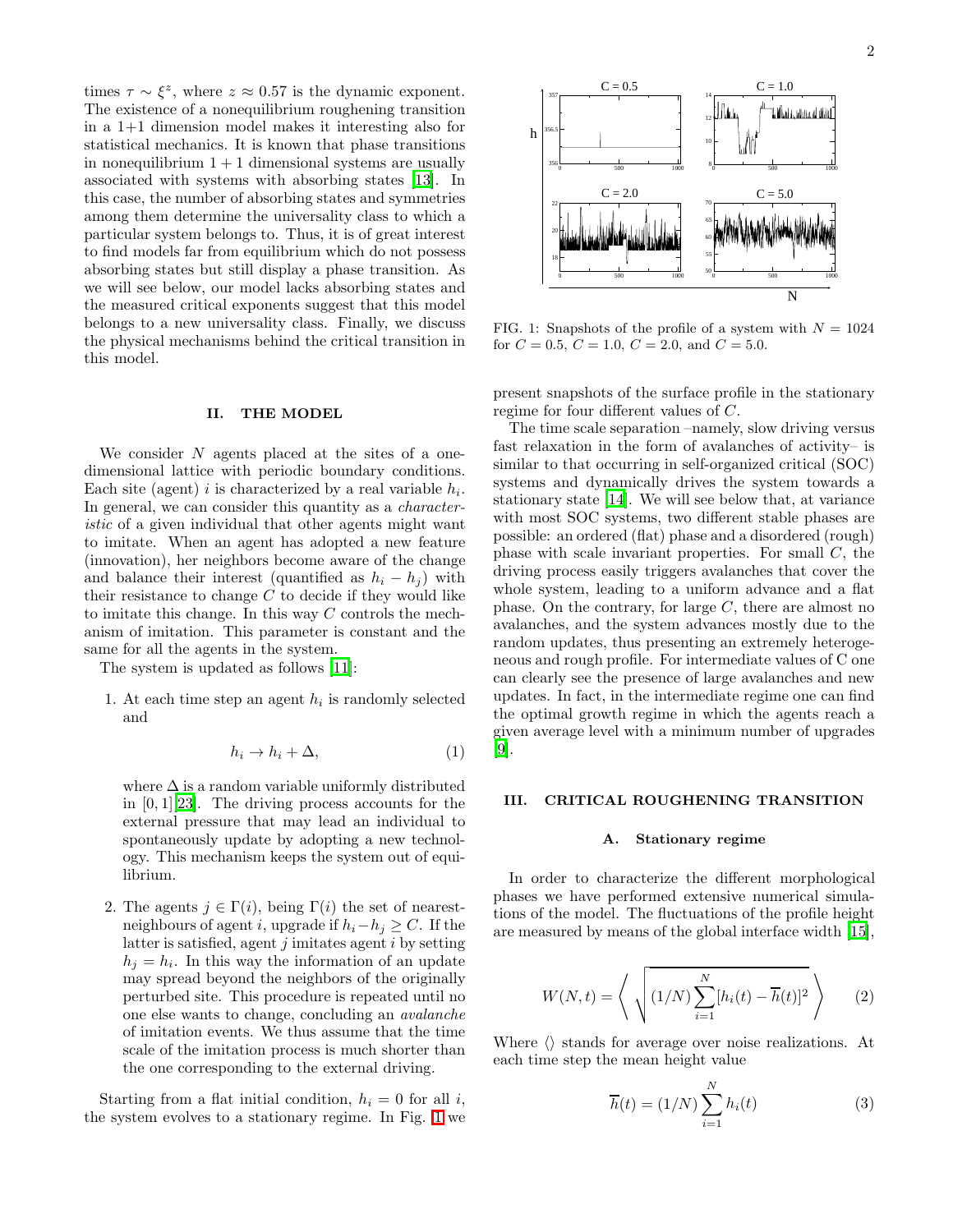

<span id="page-2-0"></span>FIG. 2: Time evolution of the width  $W(t)$  for four different system sizes ( $N = 512$ ,  $N = 1024$ ,  $N = 2048$ , and  $N = 4096$ ) when  $C = 0.5$  and  $C = 2.0$ . Results correspond to averages over 500 realizations of the noise. The inset shows that  $W_{sat}$ scales with system size.

is also calculated. It is important to stress here that time is always measured in the external driving temporal scale, so that one time step t corresponds to an external update. As a consequence, the number of agents that change their state may vary from a single one (which changes from h to  $h + \Delta$ ) to any number of agents in the system if the update generates an avalanche.

In the following we report on the behavior of the width in the two different phases. On the top panel of Fig. [2](#page-2-0) we show the behavior of  $W(N, t)$  for  $C = 0.5$ . The saturation value does not depend on the system size, which indicates that the system is in the smooth phase. On the bottom panel of Fig. [2](#page-2-0) we show the numerical results in the rough phase, for  $C = 2.0$ . In this case the saturation value  $W_{sat}(N)$  scales with the system size, as is shown in the inset. We find that in the rough phase the height fluctuations seem to fit reasonable well with a scaling as  $W_{sat}(N) \sim N^{0.15}$ , which actually cannot be distinguished from a possibly logarithmic dependence. These results strongly suggest the presence of a roughening transition.

In order to study the critical behavior at the transition threshold we introduce a convenient order parameter. When looking at the profile snapshots in the stationary regime in Fig. [1,](#page-1-0) one can easily notice the presence of large plateaux, i.e. finite connected regions of agents that have the same height. The size of these flat regions decreases as C grows, since for  $C \to \infty$  the model has to



<span id="page-2-1"></span>FIG. 3: Order parameter  $M_{stat}$  vs. C for four different system sizes,  $N = 256$ ,  $N = 512$ ,  $N = 1024$ , and  $N = 2048$ . The points correspond to an average over 250 realizations of the noise.

become equivalent to the random deposition model [\[15\]](#page-5-15). We found that the size of the largest plateau can be used as an order parameter. In the following, we shall call M to the size of the largest plateau in the system, normalized by the system size  $N$ . In this way, a completely flat profile corresponds to  $M = 1$ . We have also tried other common choices, as the often used Ising-like magnetization  $(1/N) \sum_i (-1)^{h_i(t)}$  and its variations [\[16,](#page-5-16) [17\]](#page-5-17). However, we found that our election has better scaling properties for this particular case, since it takes into account the singular behavior of the flat phase in this model.

Starting from a flat initial condition  $M(t)$  evolves until it reaches a stationary value. In Fig. [3](#page-2-1) we show the behavior of the stationary value of the order parameter  $M_{stat}(N, C)$  vs. C for four different system sizes. The order parameter allows us to distinguish the two phases discussed above. Note that for small values of the control parameter, the system gets ordered, implying a flat phase. On the contrary, the stationary value of the order parameter goes to zero for large values of  $C$  as the system size becomes larger. Critical behavior is expected close to the threshold  $C_{th}$  and, as usual, it can be studied numerically by finite-size scaling techniques [\[16,](#page-5-16) [17](#page-5-17), [18\]](#page-5-18) as follows. For any value of the control parameter  $C$ , there exists a horizontal correlation length  $\xi$ , which diverges as  $\xi \sim \epsilon^{-\nu}$  when the distance to the critical threshold goes to zero  $\epsilon = |C - C_{th}| \rightarrow 0$ . In finite systems this actually occurs for values of C close to, but not exactly at, the threshold since the finite-size critical behavior is encountered as long as  $\xi \sim N$ , or equivalently when  $\epsilon \sim N^{-1/\nu}$ . Close to the threshold,  $\epsilon \to 0$ , for sufficiently large values of the system size,  $M_{stat}$  converges to a finite value obeying  $M_{stat}(N, \epsilon) \sim \epsilon^{\beta}$ . Just at the critical point  $\epsilon = 0$ we expect the order parameter to decay as a power-law with the system size

$$
M_{stat}(N, \epsilon = 0) \sim N^{-\beta/\nu}.
$$
 (4)

In Fig. [4](#page-3-0) we plot our numerical results for  $M_{stat}(N, \epsilon)$ vs. N for different values of the distance to the threshold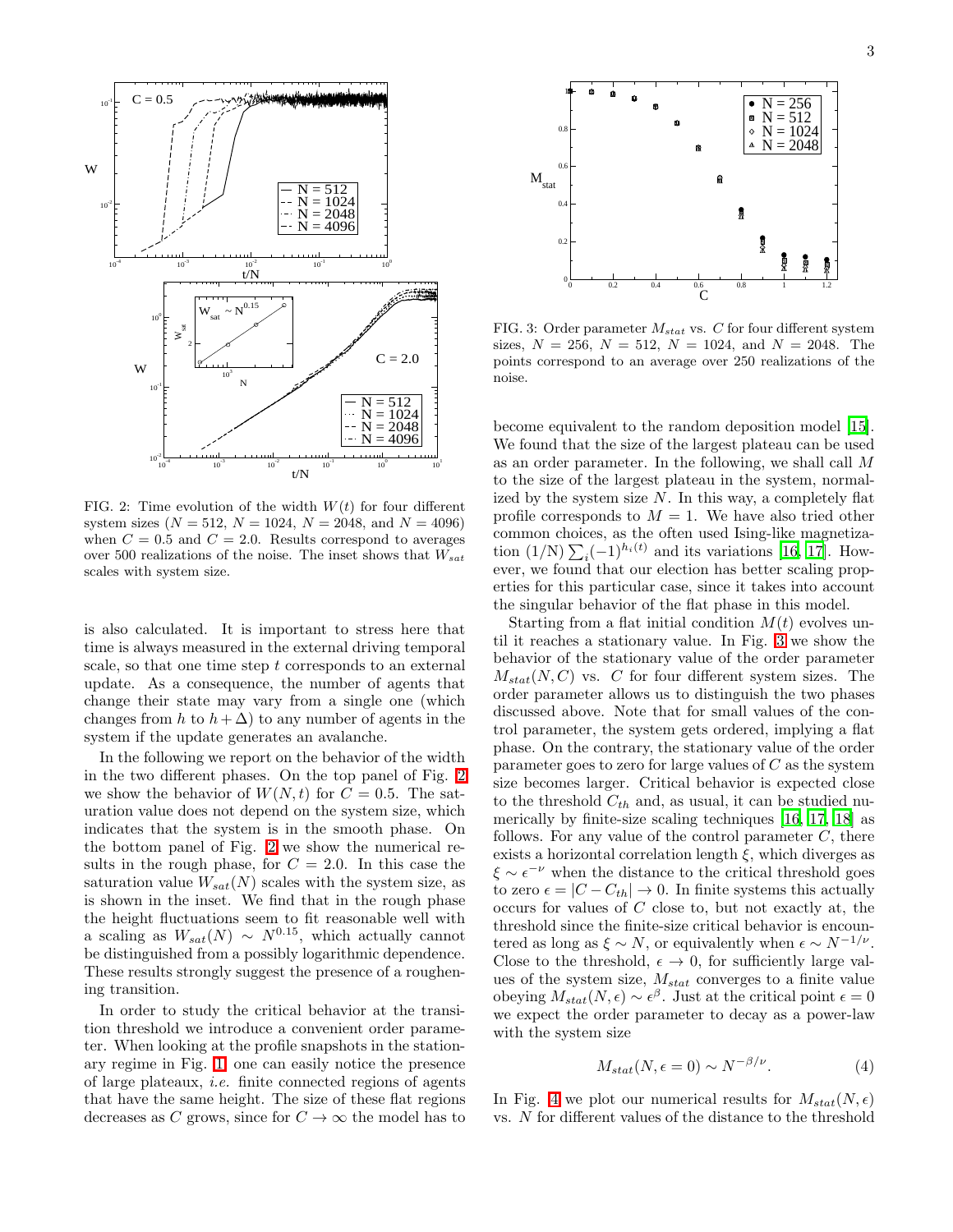

<span id="page-3-0"></span>FIG. 4: Order parameter  $M_{stat}$  vs. N for four different values of the parameter  $C = 0.90, C = 0.95, C = 1.00$  and  $C = 1.05$ . A power law decay  $M_{stat} \sim N^{-0.44}$  is observed for  $C = 1.0$ . Results correspond to averages over 500 realizations.



<span id="page-3-2"></span>FIG. 5: Data collapse of the order parameter  $M_{stat}$  as given in Eq. [\(5\)](#page-3-1). Results correspond to averages over 500 realizations.

 $\epsilon$ . Only for  $C = C_{th}$  a power-law with the system size can be obtained and the slope of the straight line in a log-log plot gives an estimation of the ratio  $\beta/\nu = 0.44 \pm$ 0.05 between critical exponents. We can thus identify  $C_{th} = 1.0 \pm 0.1$  with the critical point. After having determined the critical point, numerical data for different system sizes can be cast in the finite-size scaling ansatz

$$
M_{stat}(N,\epsilon) = N^{-\beta/\nu} g\left(\epsilon N^{1/\nu}\right),\tag{5}
$$

where the scaling function  $g(y) \sim$  const for  $y \ll 1$ , and  $g(y) \sim y^{\beta}$  if  $y \gg 1$ . In Fig. [5](#page-3-2) we plot a data collapse that allows us to determine the values of the exponents  $1/\nu = 0.40 \pm 0.05$  and  $\beta/\nu = 0.44 \pm 0.05$ . From these, we then have  $\beta \sim 1.10$  and  $\nu \sim 2.50$ .

## B. Dynamics

Since the model is out of equilibrium our study is completed next with an analysis of the dynamic behavior, which contains much information about the universality of the roughening transition. In Fig. [6](#page-3-3) we show the



<span id="page-3-3"></span>FIG. 6: Order parameter dynamics for three values of C:  $C = 0.90$  in the smooth phase, the critical value  $C = 1.00$  and  $C = 2.00$  in the rough phase. Two system sizes,  $N = 2048$  and  $N = 4096$ , are represented to better appreciate the deviations from power-law behavior, indicated with a dashed line, for the values outside the critical region. The curves correspond to an average over 500 realizations.

temporal behavior of the order parameter  $M(t, N, C)$  for three different values of C (above, below and at the critical threshold). Again, only at the critical point we may expect to find a power-law decay  $M(t, N, \epsilon = 0) \sim t^{-\beta/\nu_t}$ , where  $\nu_t$  is the exponent associated with the diverging correlation time  $\tau \sim \epsilon^{-\nu_t}$  as  $\epsilon \to 0$ . The correlation time corresponds to the typical time that correlations survive in the system and is given by  $\tau \sim \xi^z$ , where z is the dynamic exponent. The three exponents are related by the usual scaling relation  $z = \nu_t/\nu$  provided dynamic scaling holds. In Fig. [6](#page-3-3) we can see that only at the critical point a power-law behavior is observed, while deviations occur for  $C \neq C_{th}$ . The fit to a straight line in a log-log plot, as shown Fig. [7,](#page-4-0) leads to a determination of the ratio  $\beta/\nu_t = 0.77 \pm 0.05$ . One can write the dynamic scaling ansatz

$$
M(t, N, \epsilon) = N^{-\beta/\nu} \Phi\left(\epsilon t^{1/\nu_t}, t/N^z\right) \tag{6}
$$

<span id="page-3-4"></span><span id="page-3-1"></span>for the order parameter, which at the critical point,  $\epsilon = 0$ , reads

$$
M(t, N, \epsilon = 0) = N^{-\beta/\nu} f(t/N^z), \qquad (7)
$$

where the scaling function  $f(u) \sim$  const for  $u \gg 1$  and  $f(u) \sim u^{-\beta/\nu_t}$  for  $u \ll 1$ . We can then use the values of the exponents just obtained to collapse our data as shown in Fig. [8](#page-4-1) with exponents  $\nu_t \sim 1.43$  and  $z \sim 0.57$ .

Nonequilibrium phase transitions have been mostly related to the universality class of directed percolation (DP), with very few exceptions [\[13\]](#page-5-12). In particular, there are many examples of roughening transitions far from equilibrium that have been linked to DP, examples include polynuclear growth models [\[18](#page-5-18)], solid-on-solid models with evaporation at the edges of terraces [\[16](#page-5-16)] and the fungal growth model [\[17\]](#page-5-17). In all these systems, the DP process emerges at a particular reference height of the interface. In this case, the critical exponents characterizing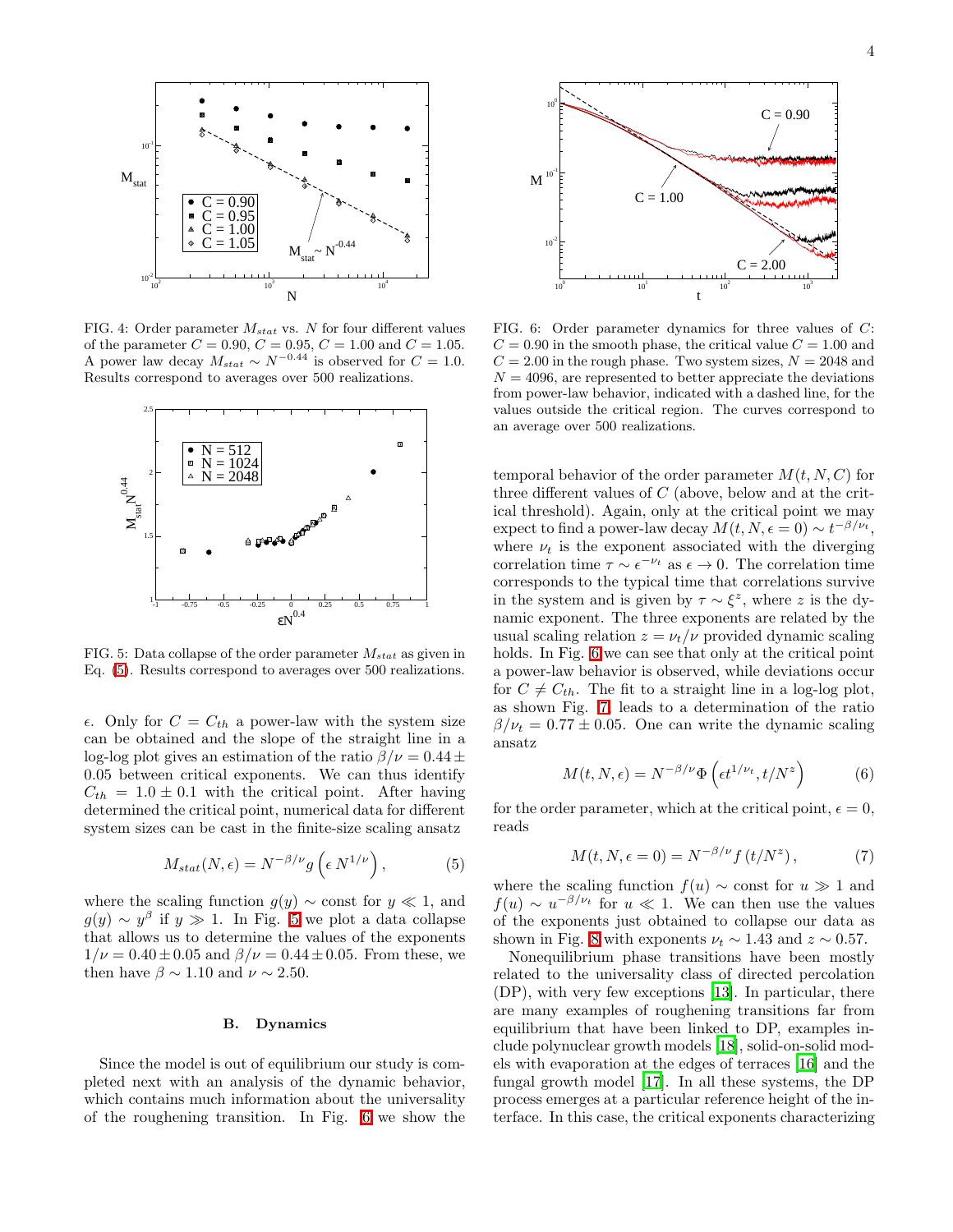

<span id="page-4-0"></span>FIG. 7: Order parameter dynamics for six increasing values of the system size N, from top to bottom,  $2^9$  to  $2^{14}$ . A powerlaw behavior  $M \sim t^{-0.77}$  is observed in the transient regime. Results correspond to averages over 500 realizations.



<span id="page-4-1"></span>FIG. 8: Dynamical data collapse of the order parameter at the critical point, as given by Eq. [\(7\)](#page-3-4). The exponents used correspond to the ones obtained above,  $\beta/\nu \sim 0.44$  and  $z \sim$ 0.57.

the roughening transition can be obtained from those of DP, which in 1+1 dimension are given by  $\nu = \nu_{\text{th}}^{DP} = 1.10$ for the correlation length exponent,  $\nu_t = \nu_{\parallel}^{DP} = 1.73$ for the time correlation exponent, and  $z = z^{DP} = 1.58$ the dynamic exponent [\[13](#page-5-12)]. Our results clearly suggest that the roughening transition occurring in the innovation propagation model does not belong to the DP class.

The relation of many nonequilibrium critical models to DP has led to the proposal of the conjecture due to Janssen and Grassberger [\[19,](#page-5-19) [20\]](#page-5-20), which states that a model belongs to DP under the following assumptions [\[13\]](#page-5-12):

- 1. The model displays a continuous phase transition from a fluctuating active phase into a unique absorbing state.
- 2. The transition is characterized by a positive onecomponent order parameter.
- 3. The dynamic rules involve only short-range interactions.



<span id="page-4-2"></span>FIG. 9: Fraction of sites  $f$  that can generate an avalanche with a single update as a function of  $C$  for three different system sizes,  $N = 100$ ,  $N = 200$  and  $N = 400$ . Curves are averaged over 1000 realizations.

4. Finally, the system has no special attributes like additional symmetries or quenched randomness.

Any model satisfying all above four conditions has been found to belong to DP universality class, with no exception to date. However, it is known that at least some of the above DP conditions can be relaxed. In fact, there are a few examples of systems that, despite exhibiting no absorbing states [\[16](#page-5-16), [17,](#page-5-17) [18](#page-5-18)] or having quenched disorder [\[21,](#page-5-21) [22\]](#page-5-22) also display nonequilibrium phase transitions that belong to the DP universality class. Our model does not have absorbing states, since in both the rough and the flat phase the interface keeps fluctuating. Also and perhaps most importantly, interaction is not shortranged, because of the avalanches of activity that give rise to nonlocal effects with finite probability. Their influence in the dynamics is reflected by the extremly low value of the dynamic exponent,  $z = 0.57 < 2$ , signature of a highly super-diffusive behavior. It appears that this nonlocal interaction mechanism is the responsible for the deviation of the DP critical behavior.

We believe that the transition takes place exactly at  $C = 1.0$ . This is directly related to the dynamical evolution rules of the model. We have defined the external driving by choosing a random number from a uniform distribution in [0, 1]. As a consequence, for  $C < 1.0$ , a random update on any site can generate an avalanche. On the other hand, for  $C > 1.0$ , only a small fraction of sites will be able to generate an avalanche with a single update. In order to quantify this effect we have studied the fraction of sites which can generate an avalanche with a single update. A site  $i$  with this property will satisfy

$$
h_i - h_{i \pm 1} + 1 > C \tag{8}
$$

In Fig. [9](#page-4-2) we present the fraction of sites  $f$  which are able to generate an avalanche as a function of C. The figure clearly shows that this fraction remains close to one for  $C < 1.0$  and drops abruptly to a small value for  $C > 1.0$ .